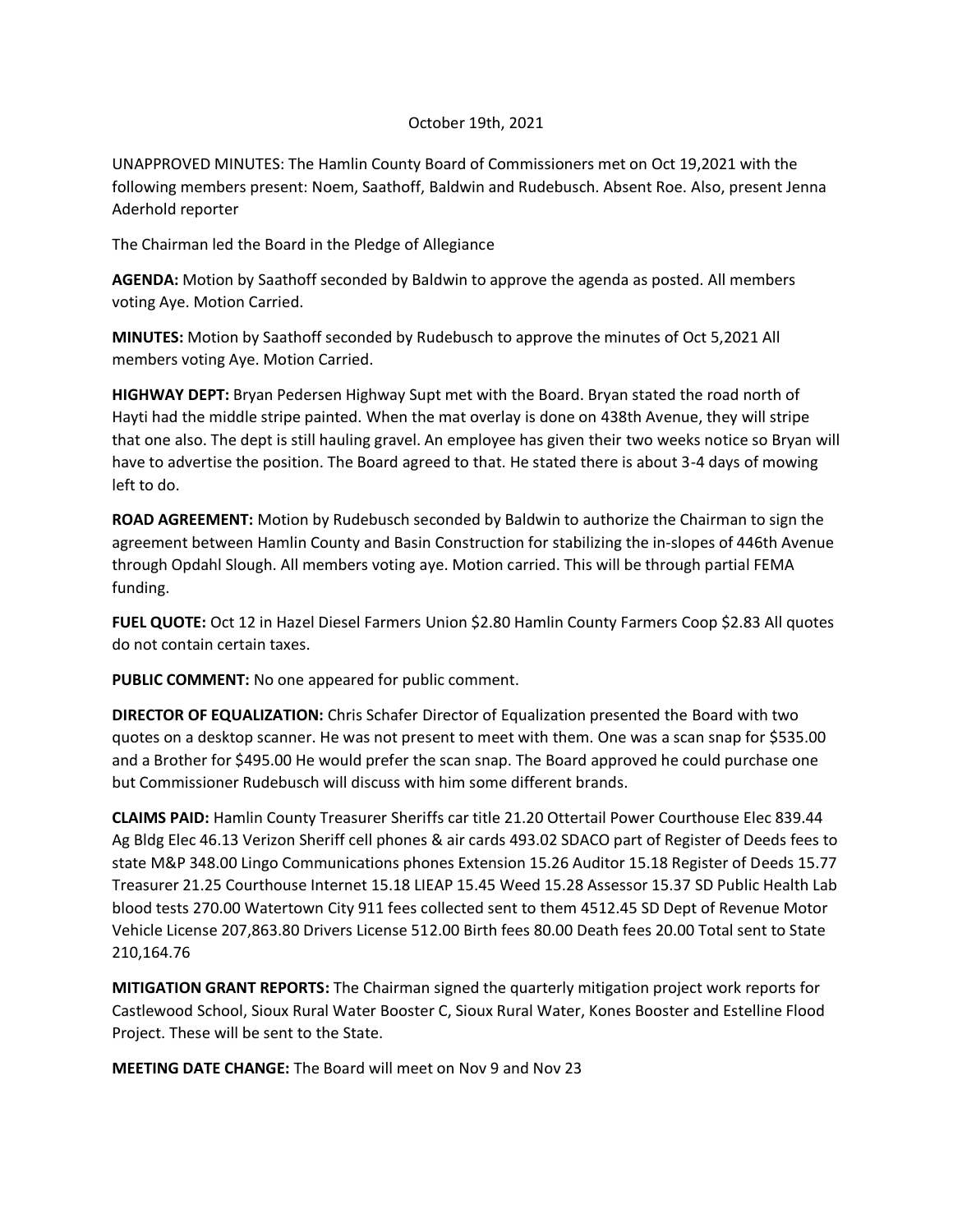The Auditor reported the cash on hand in the Treasurers office as of Oct. 1

| \$352,399.76   |
|----------------|
| \$5,615,809.51 |
| \$3,500,000.00 |
| \$3,743.42     |
| \$47,519.60    |
| \$4,456.58     |
| \$400.00       |
| \$134.10       |
| \$9,524,462.97 |
|                |

Of this the following belongs to

| General Fund                  | \$6,332,594.26 |
|-------------------------------|----------------|
| Special Revenue               | \$2,562,749.19 |
| Schools                       | \$165,402.47   |
| Townships                     | \$183,467.75   |
| <b>Cities and Towns</b>       | \$49,384.24    |
| <b>Trust and Agency Funds</b> | \$230,865.06   |
| Total                         | \$9,524,462.97 |
|                               |                |

## QUARTERLY DISTRIBUTION MOTOR VEHICLE LICENSE TO CITIES & TOWNS:

| <b>Bryant</b> | \$3,498.84  |
|---------------|-------------|
| Castlewood    | \$4,863.60  |
| Estelline     | \$4,500.67  |
| Hayti         | \$2,135.98  |
| Hazel         | \$1,015.06  |
| Lake Norden   | \$2,888.29  |
| Total         | \$18,902.44 |

# PRO RATE LICENSE TO CITIES & TOWNS:

| <b>Bryant</b> | \$1,103.81 |
|---------------|------------|
| Castlewood    | \$1,534.37 |
| Estelline     | \$1,419.87 |
| Hayti         | \$673.86   |
| Hazel         | \$320.23   |
| Lake Norden   | \$911.20   |
| Total         | \$5,963.34 |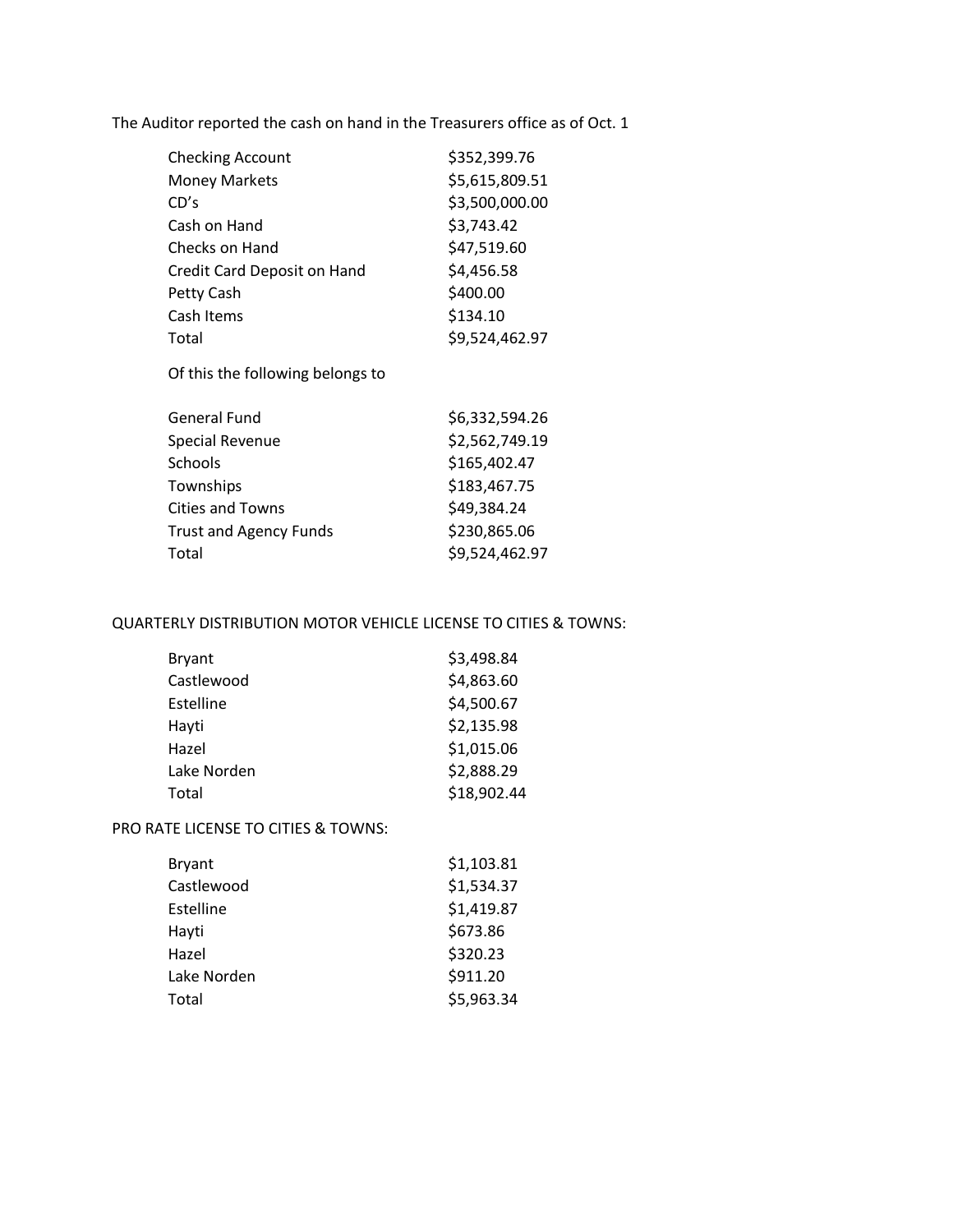## QUARTERLY DISTRIBUTION OF CITIES ROADS TO CITIES & TOWNS:

| Castlewood  | \$388.65   |
|-------------|------------|
| Hazel       | \$68.16    |
| Bryant      | \$223.54   |
| Lake Norden | \$215.95   |
| Hayti       | \$293.80   |
| Estelline   | \$428.85   |
| Total       | \$1,618.95 |

#### QUARTERLY DISTRIBUTION OF MOTOR VEHICLE LICENSE TO TOWNSHIPS:

| Castlewood       | \$3,303.08  |
|------------------|-------------|
| Oxford           | \$5,331.29  |
| <b>Brantford</b> | \$7,765.13  |
| Garfield         | \$4,693.85  |
| Norden           | \$7,185.65  |
| Estelline        | \$5,273.34  |
| Hamlin           | \$3,824.62  |
| Dempster         | \$4,520.00  |
| Florence         | \$3,650.77  |
| Hayti            | \$4,867.70  |
| Cleveland        | \$3,998.46  |
| Opdahl           | \$5,678.98  |
| Dixon            | \$5,563.08  |
| Total            | \$65,655.95 |

### PRO RATE LICENSE TO TOWNSHIPS:

| Castlewood       | \$850.02    |
|------------------|-------------|
| Oxford           | \$1371.99   |
| <b>Brantford</b> | \$1,998.31  |
| Garfield         | \$1,207.93  |
| Norden           | \$1,849.18  |
| Estelline        | \$1,357.06  |
| Hamlin           | \$984.24    |
| Dempster         | \$1,163.19  |
| <b>Florence</b>  | \$939.50    |
| Hayti            | \$1,252.67  |
| Cleveland        | \$1,028.98  |
| Opdahl           | \$1,461.45  |
| Dixon            | \$1,431.62  |
| Total            | \$16,896.14 |